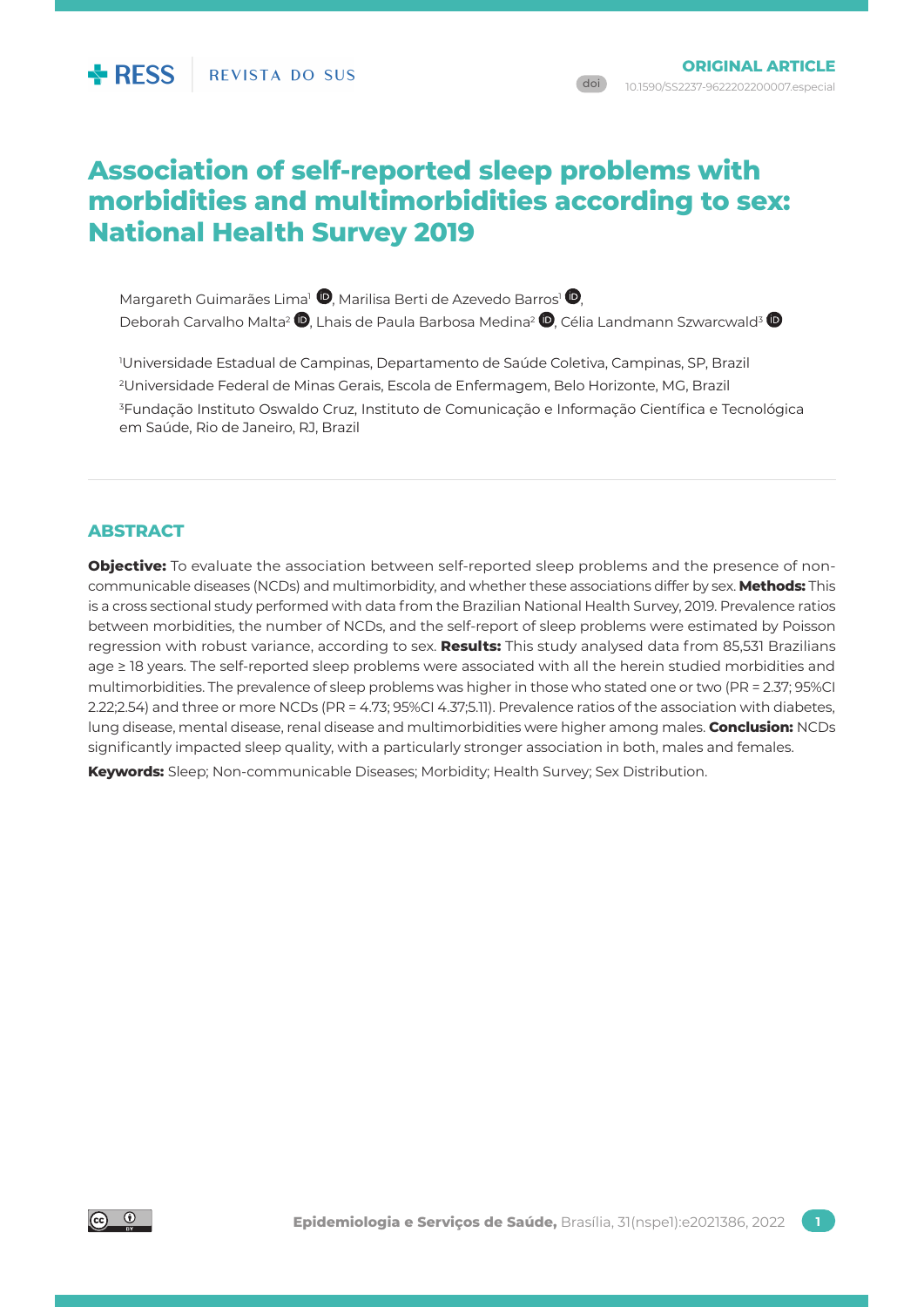# **INTRODUCTION**

The importance of sleep duration and quality is found to be vastly evidenced.<sup>1-3</sup> The daily repair processes that sleep promotes in the organism is necessary to preserve an adequate functionality of the immune, endocrine, and metabolic systems, preventing countless health problems and diseases.1 The main issues affecting sleep are insufficient duration, insomnia, sleep apnea, and daytime sleepiness.<sup>4</sup>

Studies have evidenced the association between poorer sleep quality with the presence of cardiovascular,<sup>1,3</sup> metabolic,<sup>5,6</sup> respiratory,<sup>7,8</sup> mental<sup>9,10</sup> and musculoskeletal diseases.<sup>11</sup> There are indications that associations between sleep disorders and diseases might be bidirectional: while some studies detect the impact of morbidities on sleep quality,8,12,13,14 others suggest that insufficient sleep and sleep disturbances might lead to pathological processes and cause diseases. Evidence in this regard is more consistent with cardiovascular diseases.<sup>2,3,15</sup>

The tendency to appraise sleep as poor is relatively higher for women than men,<sup>8,9,16</sup> much like what is observed in regard to other aspects of their health condition.<sup>17</sup> The prevalence of chronic diseases is also higher in females when compared to males.18 However, it is acknowledged that health problems affect the male population more intensely and lethally, and there are multiple differences between both sexes in terms of health condition, illness perception, and in seeking medical attention.17

Many of the studies that assessed the association between sleep problems and diseases focused on the link between sleep and a particular disease, 3,7,10 without taking into account a much larger set of chronic morbidities with different etiologies potentially associated with the event. There is little research analyzing the role of sex in this association, with some having found a higher occurrence in males<sup>19,20</sup> while others having attained contradictory results,<sup>21,22</sup> which may be an important factor considering the strong

| <b>Study contributions</b>          |                                                                                                                                                                                                                                                                                                    |  |  |
|-------------------------------------|----------------------------------------------------------------------------------------------------------------------------------------------------------------------------------------------------------------------------------------------------------------------------------------------------|--|--|
| <b>Main results</b>                 | Strong associations of<br>sleep problems, with<br>herein studied diseases<br>and multimorbidities<br>were found. While<br>the association<br>between chronic non-<br>communicable diseases<br>(NCDs) and sleep occur in<br>both sexes, the prevalence<br>ratios were more<br>significant in males. |  |  |
| <b>Implications</b><br>for services | The prevalence of<br>chronic diseases is high<br>and increasing, and<br>accompanies other health<br>issues, such as sleep<br>problems, demanding<br>particular attention from<br>health services, with a<br>special emphasis on men's<br>health.                                                   |  |  |
| <b>Perspectives</b>                 | Primary health care for<br>the population with<br>NCDs must consider<br>the possibility of special<br>strategies for tending to<br>the sleep of the chronically<br>ill people, considering its<br>importance to health and<br>daily life.                                                          |  |  |

gender determination when it comes to health matters. In this regard, the objective of the present study was to evaluate the association between self-reported sleep problems and the presence of non-communicable diseases (NCDs) and multimorbidity, and whether these associations differ by sex.

#### **METHODS**

This was a cross-sectional, population-based study, carried out with data from the National Health Survey (*Pesquisa Nacional de Saúde* - PNS) conducted in 2019 by the Brazilian Institute of Geography and Statistics (IBGE), in partnership

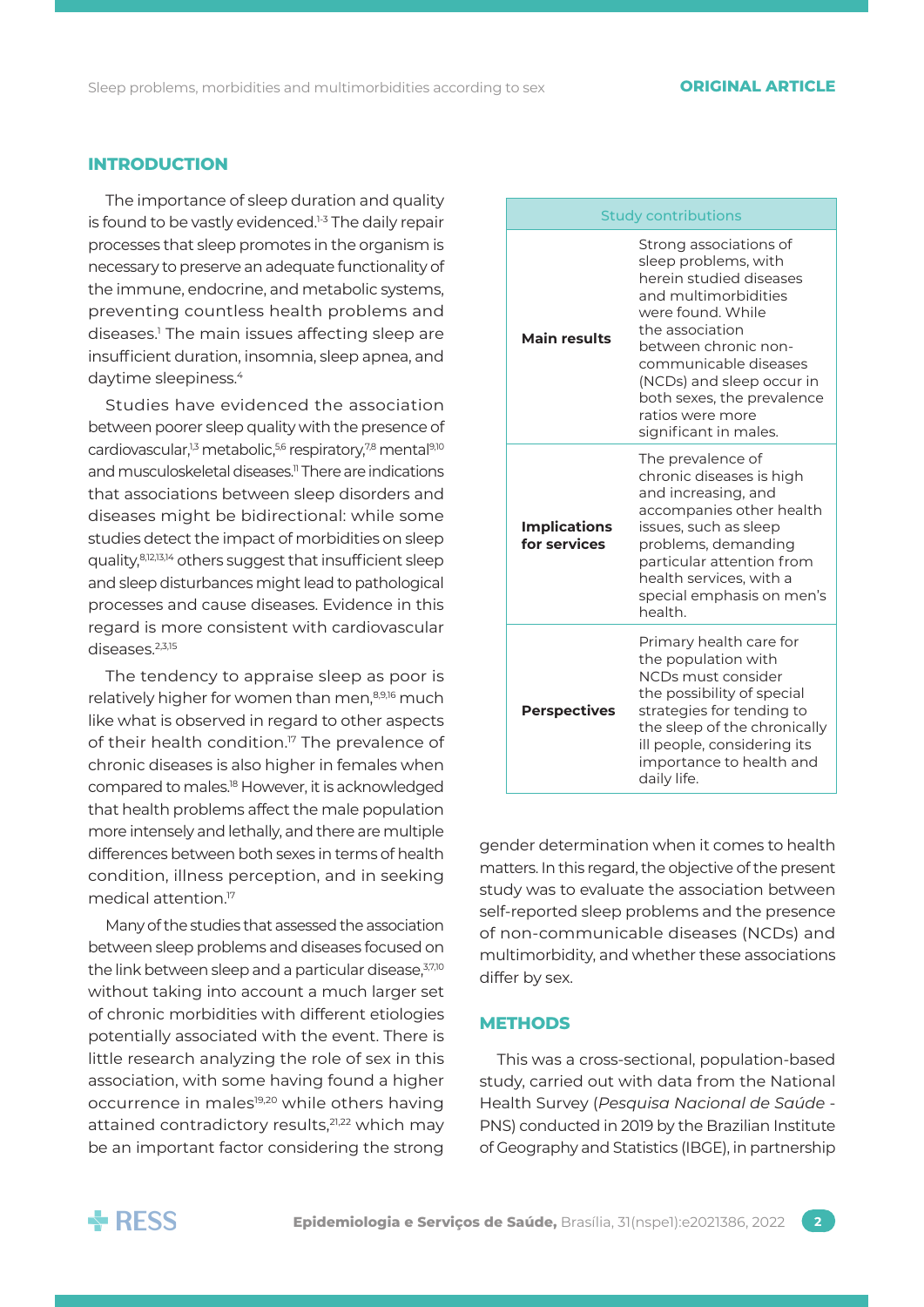with the Ministry of Health. The data was accessed in March 2021, from [https://bit.ly/3P5yPSa.](https://bit.ly/3P5yPSa)

The PNS sample is probabilistic, representative of the Brazilian population aged 15 or older. Multistage cluster sampling was used, involving three stages of selection: i) census tracts, ii) households, iii) one resident from each household. Simple random sampling was used in all stages. The sample size estimate had some of the 2013 PNS's indicators as a guideline, such as the prevalence of chronic diseases, health behaviors and others. The sampling process for the 2019 PNS is further detailed in a previous publication.<sup>23</sup> In this study, specifically, the population aged 18 or over was analyzed.

The dependent or outcome variable was the sleep problems self-report, stemming from the question: *In the last two weeks, how often have you experienced sleep problems, such as difficulty to fall asleep, frequent awakening at night, or sleeping more than usual?* The response options "Not even one day" and "Less than half of the days" were aggregated and formed the category 1: "Did not have sleep problems frequently". The answers "More than half of the days" and "Almost every day" were aggregated into category 2: "Had sleep problems frequently". This single question was extracted from the Patient Health Questionnaire-9 (PHQ-9), a diagnostic instrument for screening individuals with major depression.24

The main exposure variables were: i) the self-reported medical diagnosis of NCD, which encompassed hypertension, diabetes, heart disease, stroke, asthma, other pulmonary diseases [emphysema, chronic bronchitis, or chronic obstructive pulmonary disease (COPD)], arthritis or rheumatism, spinal condition or chronic back pain, depression, other mental illnesses [anxiety disorder, panic disorder, schizophrenia, bipolar disorder, psychosis or obsessive compulsive disorder (OCD)], cancer and chronic kidney disease; ii) the number of NCDs reported: 0, 1-2, 3 or more. The presence of 3 or more morbidities was considered as multimorbidity.

The age groups were used to adjust for confounding factors (18 to 29; 30 to 49; 50 to 59; 60 to 69; ≥ 70) and sex (female; male) for adjustment and stratification.

The association between the sleep self-reports and each NCD and the number of morbidities was analyzed through Poisson regression, with robust variance, adjusted by age group and sex in the general population, and by age group in the sex-stratified analysis. The magnitude of the association was estimated by the calculation of the prevalence ratio (PR), along with the respective 95% confidence intervals (95%CI). The results were considered statistically significant once they displayed levels of statistical significance (p-values) lower than 0.05. The PR and 95%CI were also calculated according to sex stratification.

To evaluate the role of sex in the association between sleep disturbances and specific NCDs or the number or morbidities, this study used a multiplicative interaction model between sex and the regarded NCD (or the number of comorbidities), using the marginal effects of sex, age group, and the specific NCD (or the number of morbidities) as control. The variables to evaluate interaction were constructed from the multiplication of the variables of specific chronic diseases and sex, and of the number of chronic diseases and sex.

The analyses were conducted using the survey (*svy*) module in the STATA 15.0 statistics software, for the purpose of considering the effect of the study design in the data analysis.

The PNS was approved by the National Research Ethics Committee/National Health Council under Opinion No. 3,529,376, issued on August 23, 2019.

# **RESULTS**

This study assessed 88,531 individuals aged 18 and older, with the mean age of 44.9 years (±17.2). Most of the population was female (53.2%) and fell within the 30 to 49 years age group (39.2%). Sleep disturbances were reported by 18.6% of the respondents, with a higher percentage for female participants (23.1%) in relation to males (13.6%) (Table 1).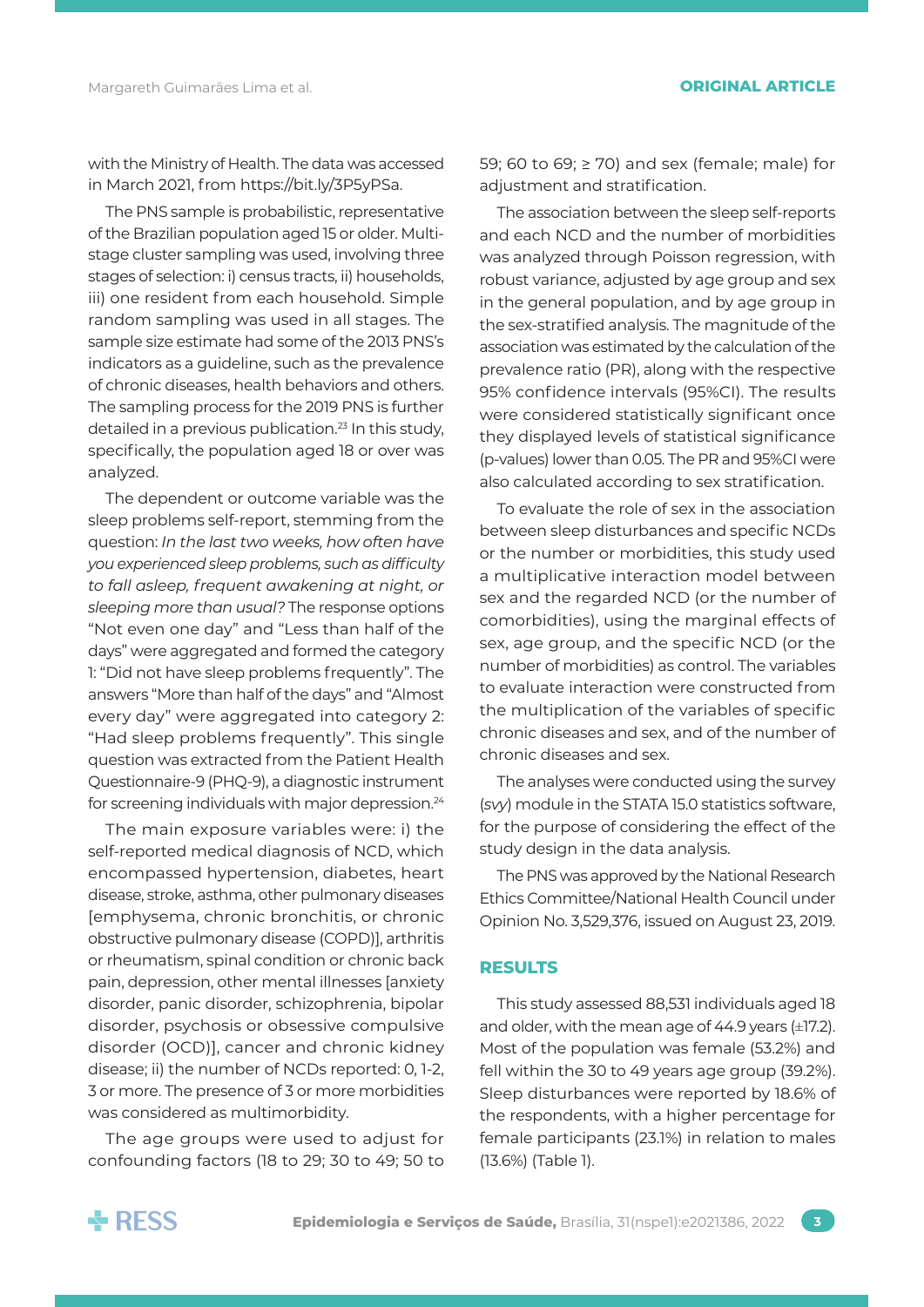# **Variables n Prevalence (95%CIf ) Total Female Male Total** 88,531 100.0 53.2 (52.6;53.8) 46.8 (46.2;47.4) **Age group (years)** 18 to 2 15,394 22.1 (21.5;22.7) 21.0 (20.2;21.7) 23.4 (22.5;24.3) 30 to 49 34,752 39.2 (38.5;39.8) 39.2 (38.3;40.0) 39.2 (38.3;40.0) 50 to 59 15,657 17.1 (16.7;17.5) 16.8 (16.3;17.4) 17.5 (16.8;18.1) 60 to 69 12,555 12.2 (11.8;12.5) 12.8 (12.3;13.2) 11.5 (11.0;12.0) ≥ 70 10,173 9.4 (9.1;9.8) 10.3 (9.8;10.8) 8.5 (8.0;9.0) **Self-reported sleep problems** 16,491 18.6 (18.1;19.2) 23.1 (22.4;23.8) 13.6 (13.0;14.3) **Non-communicable diseases** Hypertension 23,819 25.4 (24.9;25.9) 29.2 (28.5;30.0) 21.1 (20.4;21.8) Diabetes 7,358 8.0 (7.7;8.4) 9.0 (6.6;9.5) 6.9 (6.5;7.4) Heart Disease 2012 12:4,711 4,711 5.3 (5.0;5.6) 5.6 (5.3;6.0) 4.9 (4.6;5.3) Stroke (CVA<sup>b</sup>) 1,974 2.0 (1.8;2.1) 2.0 (1.8;2.2) 2.0 (1.7;2.2) Asthma or asthmatic bronchitis 4,294 5.3 (5.0;5.5) 6.1 (5.7;6.5) 4.4 (4.0;4.8) Other pulmonary disease (emphysema, chronic bronchitis or COPD<sup>c</sup>) ) 1,258 1.7 (1.5;1.8) 1.7 (1.5;2.0) 1.6 (1.4;1.8) Arthritis or rheumatism 7,199 7.6 (7.2;7.9) 11.0 (10.4;11.5) 3.7 (3.4;4.1) Spinal condition or chronic back pain 19,029 21.6 (21.0;22.1) 24.5 (23.7;25.2) 18.3 (17.6;19.0) Work-related musculoskeletal disorders work elated masedioskeideardisorders (1,710 2.5 (2.3;2.8) 3.2 (2.8;3.6) 1.7 (1.5;2.0) Depression 8,242 10.2 (9.9;10.6) 14.7 (14.1;15.4) 5.1 (4.7;5.5) Other mental illness (anxiety disorder, panic disorder, schizophrenia, bipolar disorder, psychosis or OCDe) 4,792 6.5 (6.1;6.8) 8.6 (8.1;9.1) 4.1 (3.8;4.5) Cancer 2,314 2.6 (2.4;2.7) 2.9 (2.7;3.2) 2.1 (1.9;2.4) Chronic kidney disease 1,280 1.5 (1.3;1.6) 1.6 (1.4;1.8) 1.4 (1.2;1.6) **Number of chronic diseases among the 13 studied** 0 41,266 47.2 (46.5;47.8) 41.6 (40.8;42.5) 53.4 (52.6;54.3) 1 or 2 36,794 40.6 (40.0;41.2) 41.8 (41.0;42.7) 39.2 (38.4;40.1) 3 or more 10,471 12.2 (11.8;12.7) 16.5 (15.8;17.2) 7.4 (6.9;7.8)

# Table 1 – Distribution of age and prevalence sleep problems and NCDs<sup>a</sup> studied in the Brazilian **adult population according to sex, National Health Survey, 2019, Brazil**

a) NCDs: Non-communicable diseases; b) CVA: Cerebrovascular accident; c) COPD: Chronic obstructive pulmonary disease; d) WMSDs: Work-related musculoskeletal disorders; e) OCD: Obsessive compulsive disorder; f) 95%CI: 95% Confidence interval.

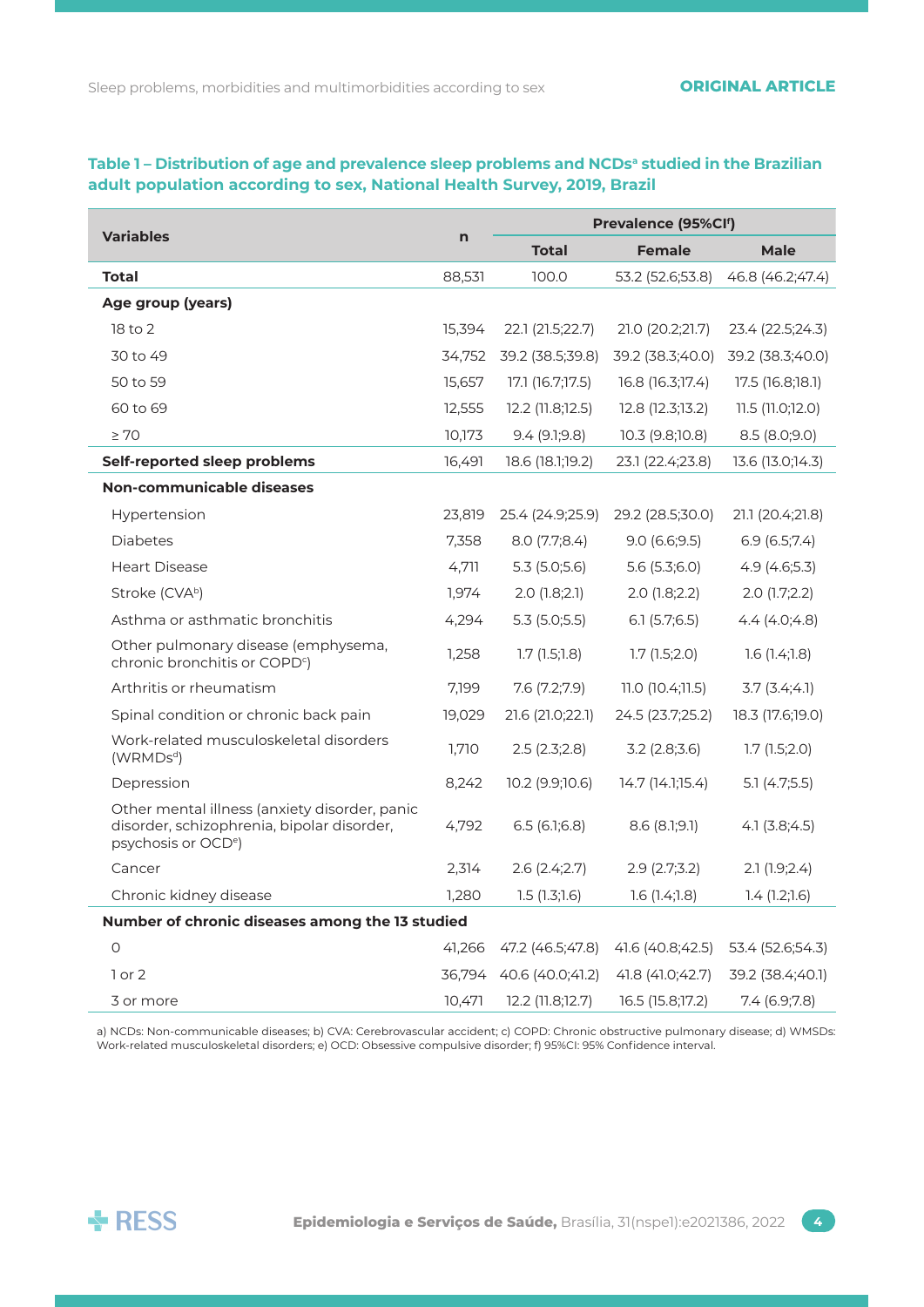In Table 1, it is noted that all NCDs studied herein, and the higher number of self-reported chronic diseases, were more prevalent in females, except for stroke, chronic kidney disease and pulmonary diseases. The prevalence of self-reported sleep problems was 12.6% among the population aged 18 to 29, and 26.1%, among those aged 70 years or older (Table 2). After adjusting for age, is was found that the self-report of sleep problems was 67% higher in females and, after adjusting for sex, the prevalence increased with age, to the point of being 84% (PR = 1.84; 95%CI 1.67;2.02) and 100% (PR = 2.0; 95%CI 1.81;2.19) higher among those aged 60 to 69 years and 70 years and older, respectively, when compared with those aged 18 to 29 years (data not shown in table).

The prevalence of self-reported sleep problems was higher in the presence of all the diseases studied herein, with particularly stronger associations when it came to depression and other mental illnesses, back problems and pulmonary diseases. The number of diseases was also strongly associated with self-reported sleep problems, with a prevalence almost five times higher (PR = 4.73; 95%CI 4.37;5.11) in the population with three or more diseases, when compared with the ones who did not exhibit morbidities (Table 3).

In terms of the association between selfreported sleep problems, the analyses revealed significant interactions between sex and the presence of diabetes, pulmonary diseases, depression, other mental illnesses and chronic kidney disease, suggesting that there is an interaction between sex and these NCDs, towards the increased prevalence of self-reported sleep problems (Table 3).

# **DISCUSSION**

The main results of this study were the strong associations found between self-reported sleep problems and all the diseases studied herein and number of morbidities. The prevalence of these problems was roughly twice more prominent in individuals that reported the diagnosis of one

or two diseases, and approximately four times higher in those with three morbidities or more, in contrast to the ones who reported not having the studied diseases. The prevalence of NCDs, in general, was higher among females and, while the associations between NCDs and sleep have occurred for both sexes, the prevalence ratios were more expressive for males.

The results found in regard to the correlation between poorer sleep quality and NCDs are similar to the ones already described.<sup>2,6</sup> Possible biological explanations for the associations between vascular problems and poorer sleep quality are the altered levels of leptin and ghrelin, making way for obesity and hormonal changes, such as increased cortisol levels resulting from inadequate or insufficient sleep. Sleep deprivation may also increase stress response, altering blood pressure and increasing cardiovascular risk factors.<sup>3</sup> According to a meta-analysis, deteriorating sleep quality is also associated with the increase of glycated hemoglobin in people with type 1 diabetes.5 Good quality sleep appears to be importantly associated with glycaemic control in adults with type 2 diabetes, as highlighted by Zhu et al. (2017).<sup>6</sup> The evidences indicate the need for increased care when it comes to the sleep quality of individuals who display these morbidities.

Respiratory diseases, COPD above all, were also frequently associated with the self-report of sleep disturbances in this study, corroborating the previous study that indicated lower sleep efficiency among people with COPD, who had strong symptoms of insomnia.<sup>7</sup> Among the factors that are possibly responsible for that are nocturnal hypoxemia, the presence of cough and expectoration.<sup>8</sup>

The association between poorer sleep quality and back and musculoskeletal problems also stands out in the present study. Sleep problems have been associated with chronic pain,<sup>11</sup> particularly those prevenient from musculoskeletal disorders.12 The inflammatory processes resulting from the insufficient duration or poor quality of sleep may be a triggering factor for chronic pain, but

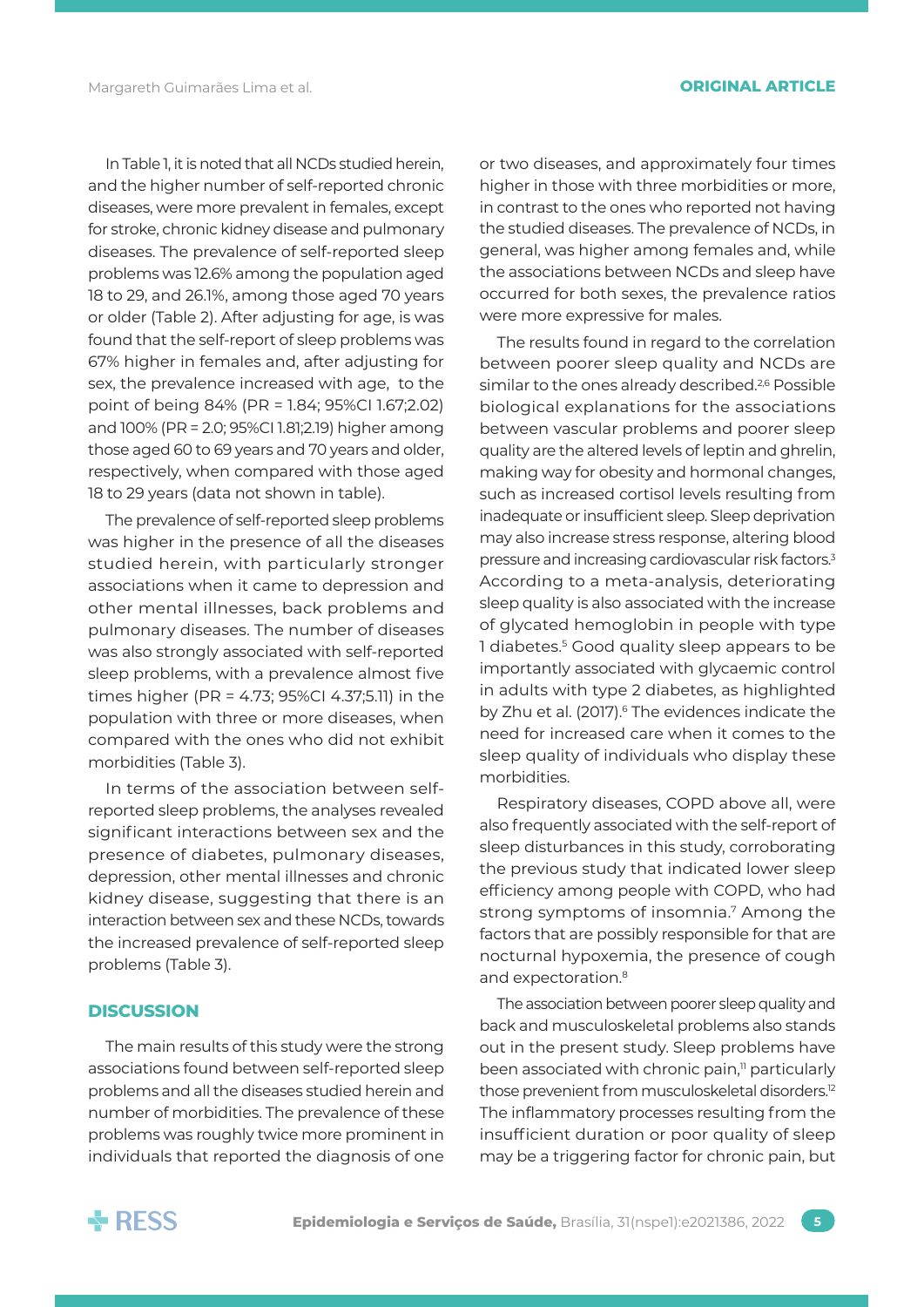| <b>Variables</b>                                                                                                            | Prevalence (%) | <b>95%CIf</b> |
|-----------------------------------------------------------------------------------------------------------------------------|----------------|---------------|
| <b>Sex</b>                                                                                                                  |                |               |
| Male                                                                                                                        | 13.6           | 13.0;14.3     |
| Female                                                                                                                      | 23.1           | 22.4;23.8     |
| Age group (years)                                                                                                           |                |               |
| 18 to 29                                                                                                                    | 12.6           | 11.6;13.6     |
| 30 to 49                                                                                                                    | 17.0           | 16.3;17.8     |
| 50 to 59                                                                                                                    | 22.4           | 21.2;23.7     |
| 60 to 69                                                                                                                    | 23.8           | 22.5;25.1     |
| $\geq 70$                                                                                                                   | 26.1           | 24.6;27.6     |
| Non-communicable diseases                                                                                                   |                |               |
| Hypertension                                                                                                                | 27.2           | 26.2;28.4     |
| <b>Diabetes</b>                                                                                                             | 30.2           | 28.4;32.2     |
| <b>Heart Disease</b>                                                                                                        | 36.3           | 33.9;38.7     |
| Stroke (CVAb)                                                                                                               | 39.0           | 35.1;43.1     |
| Asthma or asthmatic bronchitis                                                                                              | 29.2           | 26.8;31.7     |
| Other pulmonary disease (emphysema, chronic<br>bronchitis or COPD <sup>c</sup> )                                            | 38.7           | 33.6;44.1     |
| Arthritis or rheumatism                                                                                                     | 37.6           | 35.5;39.8     |
| Spinal condition or chronic back pain                                                                                       | 31.1           | 29.9;32.4     |
| Work-related musculoskeletal disorders (WRMDsd)                                                                             | 29.3           | 26.2;32.7     |
| Depression                                                                                                                  | 48.6           | 46.7;50.6     |
| Other mental illness (anxiety disorder, panic disorder,<br>schizophrenia, bipolar disorder, psychosis or OCD <sup>e</sup> ) | 48.5           | 46.1;51.0     |
| Cancer                                                                                                                      | 32.6           | 29.4;36.0     |
| Chronic kidney disease                                                                                                      | 36.2           | 31.9;40.7     |
| Number of chronic diseases among the 13 studied                                                                             |                |               |
| $\circ$                                                                                                                     | 9.2            | 8.7;9.8       |
| $1$ or $2$                                                                                                                  | 21.0           | 21.2;22.9     |
| 3 or more                                                                                                                   | 43.8           | 42.1;45.7     |

# Table 2 – Prevalence of self-reported sleep problems according to sex, age group and NCDs<sup>a</sup>, **National Health Survey, 2019, Brazil**

a) NCDs: Non-communicable diseases; b) CVA: Cerebrovascular accident; c) COPD: Chronic obstructive pulmonary disease; d) WMSDs: Work-related musculoskeletal disorders; e) OCD: Obsessive compulsive disorder; f) 95%CI: 95% Confidence interval.

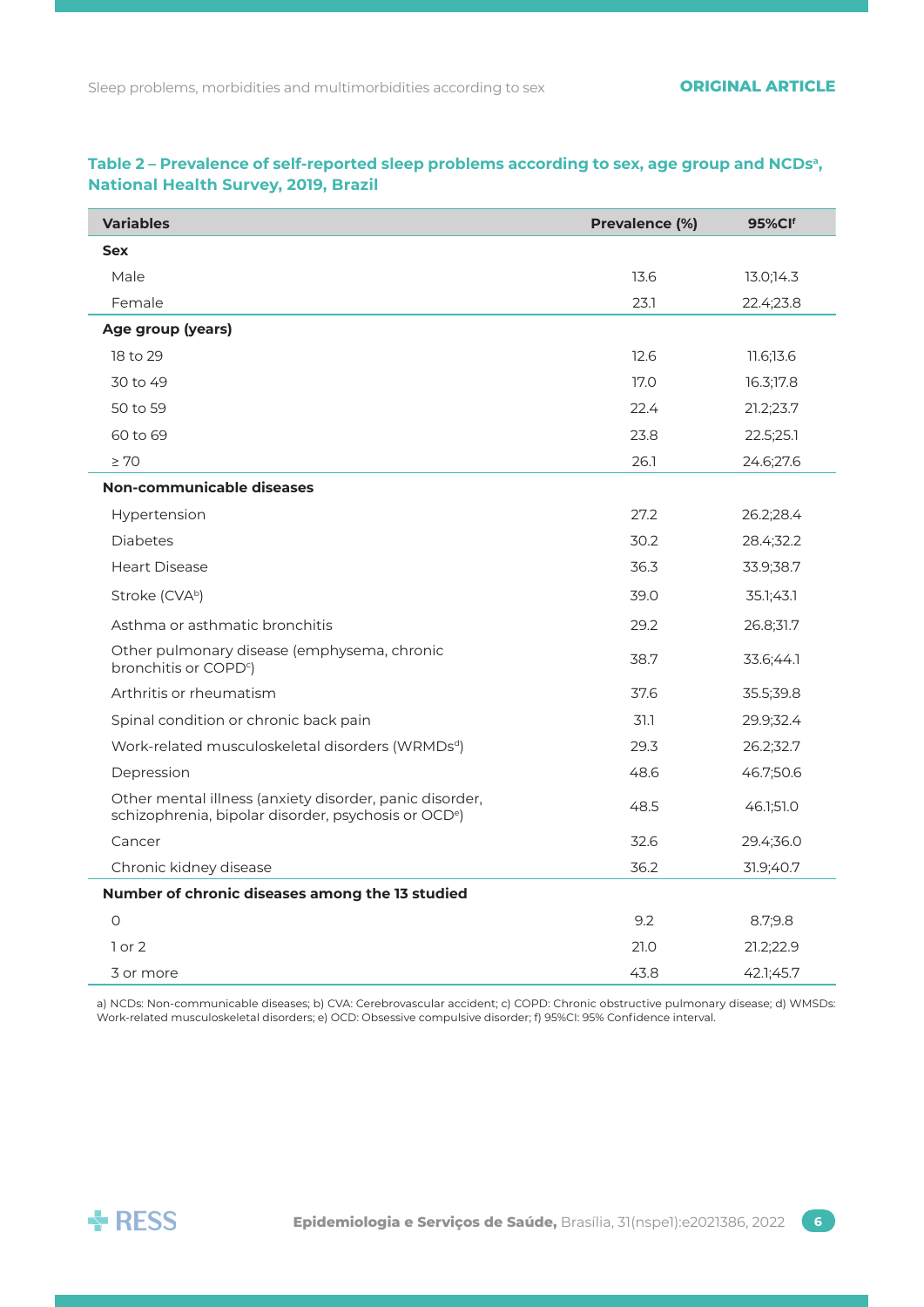# **Table 3 – Prevalence ratio and 95% confidence interval (95%CI), based on the Poisson**  regression model, the self-reported sleep problems according to NCDs<sup>a</sup>, on the total and by **sex, National Health Survey, 2019, Brazil**

| <b>Variables</b>                                                                                                                  | PRf (95%Cl9)     |                      |                  |                                       |  |  |
|-----------------------------------------------------------------------------------------------------------------------------------|------------------|----------------------|------------------|---------------------------------------|--|--|
|                                                                                                                                   | <b>Total</b>     | <b>Female</b>        | <b>Male</b>      | <b>Interaction</b><br>(sex x NCDsa,h) |  |  |
| Non-communicable diseases                                                                                                         |                  |                      |                  |                                       |  |  |
| Hypertension                                                                                                                      | 1.50(1.41;1.59)  | 1.40(1.30;1.51)      | 1.48(1.34;1.63)  |                                       |  |  |
| <b>Diabetes</b>                                                                                                                   | 1.43(1.33;1.54)  | 1.32(1.21;1.43)      | 1.59 (1.38;1.83) | 1.22(1.04;1.42)                       |  |  |
| <b>Heart Disease</b>                                                                                                              | 1.76 (1.64;1.89) | 1.74 (1.60;1.89)     | 1.76 (1.52;2.02) |                                       |  |  |
| Stroke (CVAb)                                                                                                                     | 1.76 (1.57;1.97) | $1.69$ $(1.47;1.95)$ | 1.95 (1.63;2.32) |                                       |  |  |
| Asthma or asthmatic bronchitis                                                                                                    | 1.67 (1.53;1.83) | 1.62 (1.47;1.78)     | 1.56 (1.28;1.90) |                                       |  |  |
| Other pulmonary disease<br>(emphysema, chronic bronchitis or<br>COPD <sup>c</sup>                                                 | 1.96 (1.70;2.26) | 1.76(1.44;2.14)      | 2.34 (1.93;2.84) | 1.34(1.02;1.76)                       |  |  |
| Arthritis or rheumatism                                                                                                           | 1.89 (1.76;2.02) | $1.68$ $(1.57;1.81)$ | 1.81(1.54;2.12)  |                                       |  |  |
| Spinal condition or chronic back<br>pain                                                                                          | 1.89 (1.79;1.99) | 1.79(1.68;1.91)      | 1.87 (1.70;2.05) |                                       |  |  |
| Work-related musculoskeletal<br>disorders (WRMD <sup>d</sup> )                                                                    | 1.52 (1.35;1.70) | 1.35(1.17;1.55)      | 1.64 (1.30;2.07) |                                       |  |  |
| Depression                                                                                                                        | 3.07 (2.91;3.23) | 2.61 (2.46;2.76)     | 3.58 (3.24;3.95) | 1.38 (1.23;1.54)                      |  |  |
| Other mental illness (anxiety<br>disorder, panic disorder,<br>schizophrenia, bipolar disorder,<br>psychosis or OCD <sup>e</sup> ) | 3.04 (2.87;3.22) | 2.54 (2.37;2.72)     | 3.79 (3.41;4.22) | $1.49$ (1.31;1.69)                    |  |  |
| Cancer                                                                                                                            | 1.48 (1.33;1.64) | 1.38(1.22;1.57)      | 1.61(1.33;1.90)  |                                       |  |  |
| Chronic kidney disease                                                                                                            | 1.77 (1.56;2.00) | $1.52$ (1.31;1.77)   | 2.40 (1.81;2.77) | 1.49 (1.15;1.93)                      |  |  |
| Number of chronic diseases among the 13 studied                                                                                   |                  |                      |                  |                                       |  |  |
| $\circ$                                                                                                                           | 1.00             | 1.00                 | 1.00             |                                       |  |  |
| $1$ or $2$                                                                                                                        | 2.37 (2.22;2.54) | 2.18 (2.00;2.38)     | 2.48 (2.22;2.77) |                                       |  |  |
| 3 or more                                                                                                                         | 4.73 (4.37;5.11) | 3.99 (3.62;4.41)     | 5.07 (4.44;5.77) | 1.26 (1.09;1.46)                      |  |  |

a) NCDs: Non-communicable diseases; b) CVA: Cerebrovascular accident; c) COPD: Chronic obstructive pulmonary disease; d) WMSDs: Work-related musculoskeletal disorders; e) OCD: Obsessive compulsive disorder; f) PR: Prevalence ratios adjusted by age; g) 95%CI: 95% Confidence interval; h) Regression model with interaction terms adjusted by specific NCD (or number of comorbidities), age group and sex (reference category female).

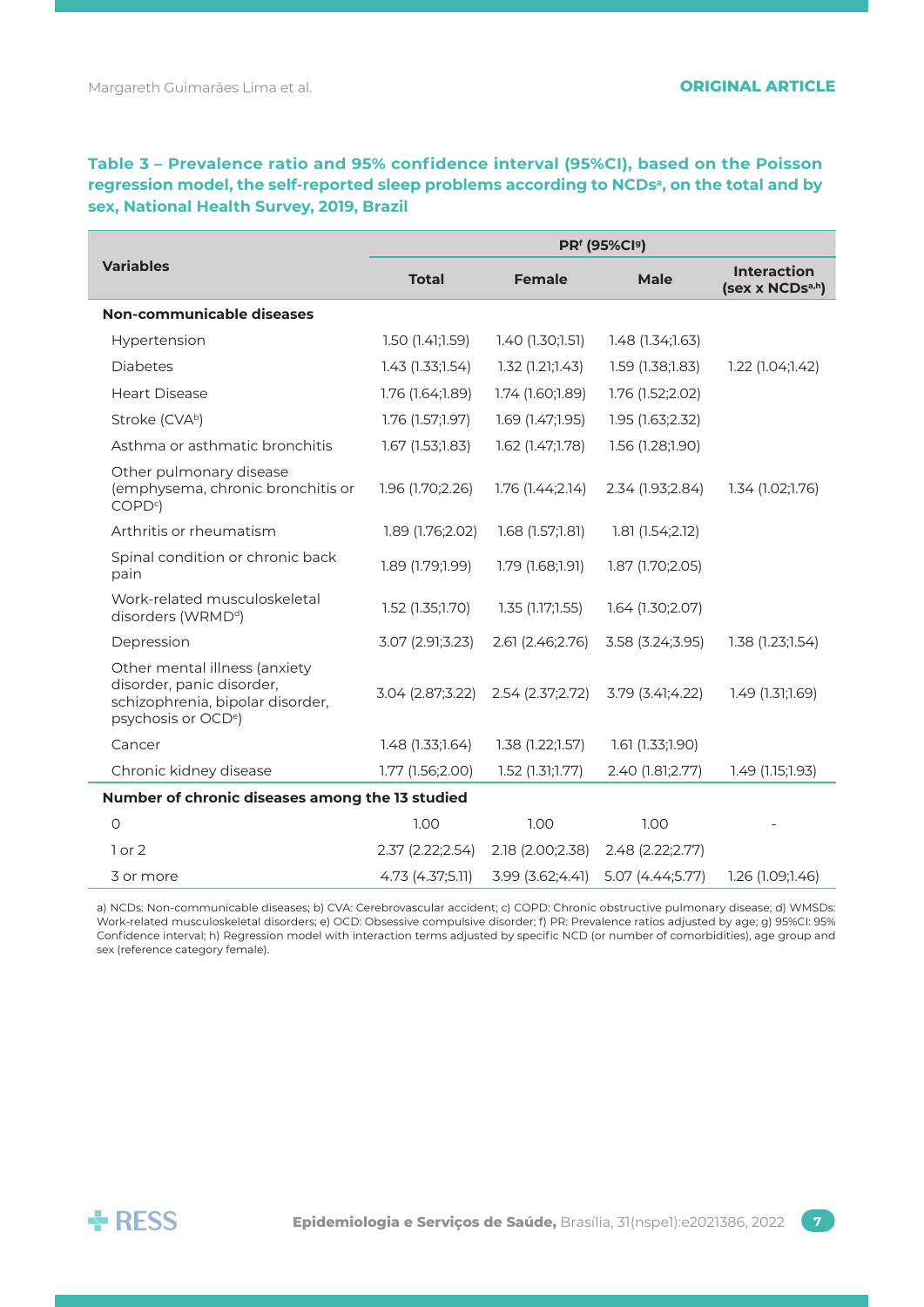the matters regarding pain and sleep appear to act in a vicious cycle, in which sleep deprivation might lead to pain and, likewise, the pain itself might give rise to poor sleep.<sup>12</sup> The decrease in physical and functional activity, the discomfort caused by the pain and sleep position could be possible explanations for how pain impacts sleep quality. Moreover, pain may impair mental health, leading to depression or anxiety, which, indirectly, adversely affects sleep.<sup>11</sup>

The association between emotional and mental issues and sleep problems can be observed in this study as well as in other research.<sup>9,16,20</sup> A metaanalysis conducted with prospective studies found that the chance of depression in the presence of insomnia is two times higher.10 Studies carried out in Brazil during the COVID-19 Pandemic have reinforced this significant association.16 In this research, depression and other mental illnesses have shown to be more strongly associated with sleep problems when compared to the other diseases and conditions studied, denoting a need for monitoring the sleep quality of the population suffering from depression and other mental illnesses.

Although the relation between cancer and sleep problems may come about in different ways, due to the heterogeneity in the types of neoplasms and, thus, complicate the understanding of cause and effect, it is argued that the tumors interrupt normal homeostasis, overburdening the organism, particularly the sleep structure.<sup>25</sup> In addition to this, the effects of the disease on mental health, the impact of the treatment and the negative impacts sustained in the lifestyle, can all lead to sleep disturbances. In agreement with the literature, the present study suggests a association between self-reported sleep problems and chronic kidney disease.<sup>26</sup> A study carried out with data from the National Health and Nutrition Examination Survey, in the United States, encountered a higher prevalence of sleep medication usage, restless leg syndrome and nocturia in individuals with renal dysfunction, when compared to those who did not have such alteration.26

The occurrence of only one or two diseases was associated, in great magnitude, with sleep problems, but this study draws attention to the multimorbidities, considering that the presence of three morbidities or more represented an increase over four times higher in the report of sleep problems. In Campinas's Municipal Health Survey (ISACamp 2014/15), the prevalence of poor sleep was 94% higher among the population who reported five or more morbidities.<sup>9</sup> Using data from the European Health Examination Survey 2013- 2015, in Luxemburg, the authors found that the chance for insufficient sleep was six times higher (OR = 6.79) when three or more chronic diseases were reported.27 Possible rationale for the strong correlation between poor sleep and the amount of morbidities are the physiological changes that occur due to the associated morbidities, polypharmacy and impaired mental health. The study by Lima et al. (2021)<sup>16</sup> showed that mental health is responsible for 45% of the associations between multimorbidities and worsened sleep quality.

The prevalence of self-reports for most of the chronic diseases and multimorbidities studied herein, was higher among females, corroborating previous evidence<sup>17,18</sup> in the same manner that the self-report of sleep problems was also higher in this group.8,9,16,20 The female population tends to have a higher prevalence of diseases, health complaints, of self-assessing their health status as poor, and of worse diagnosed and self-reported emotional conditions.<sup>17,18</sup> These differences may be due to the female population having a broader perception of health issues, being more prone to seeking treatment for health concerns and due to their experiences with caring for relatives, in comparison to males.17 On the other hand, men subject themselves to worse health behaviors and are victims of a higher occurrence of early mortality.17 It is plausible that a culture that accepts and favors a perception of higher fragility in women, demands more restrained attitudes and

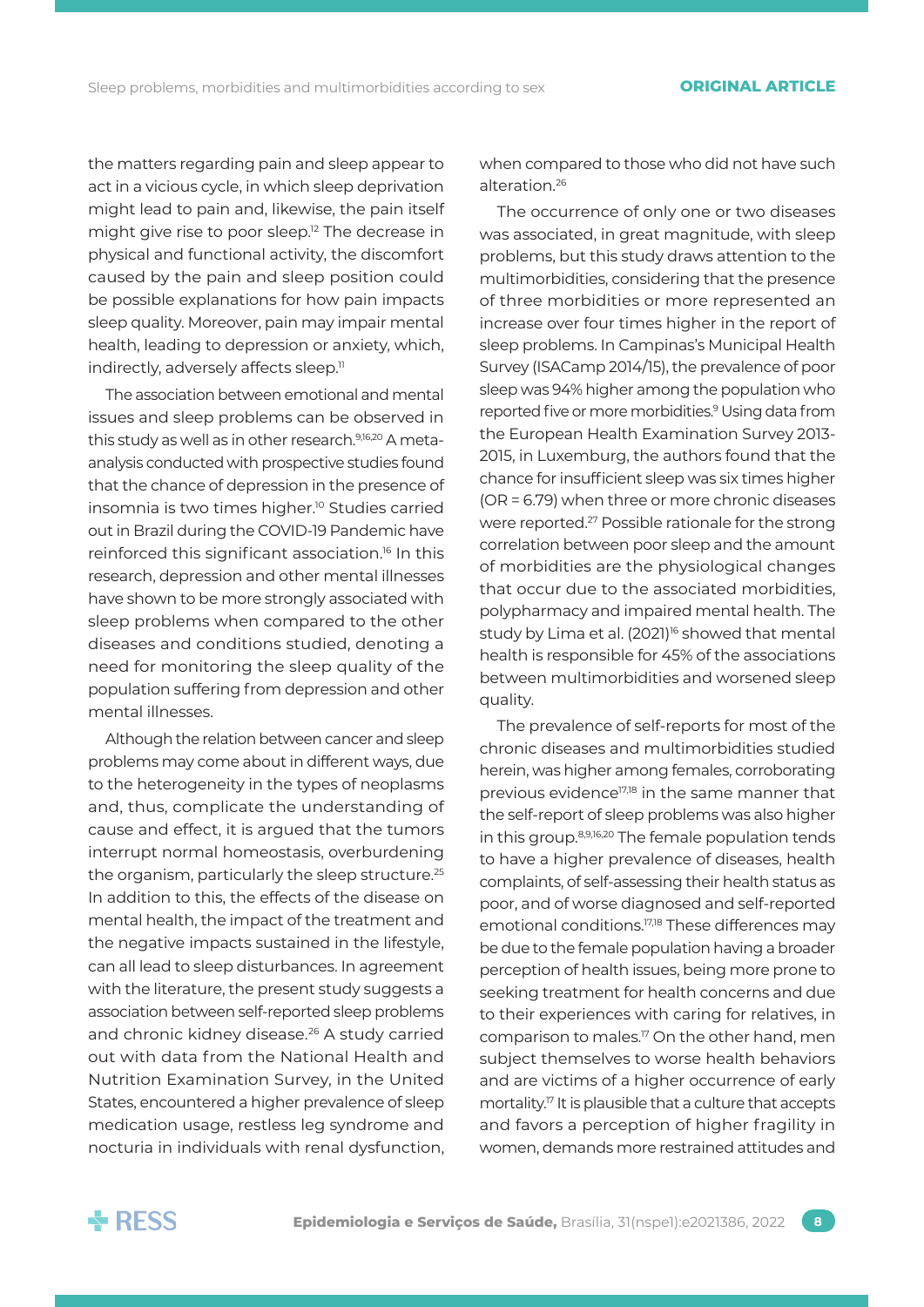behaviors of men when it comes to complaints about pain, discomfort, distress and health, which may lead them to underestimate sleep problems.

There is a lack of population-based research addressing the relation between NCDs and sleep, analyzed according to sex, particularly in Brazil. The present study revealed significant interactions between sex and some of the NCDs studied. According to the presented results and after performing adjustments, although female individuals report worse health conditions and worse sleep quality, the associations between these factors showcased greater magnitude within the male population. These results are not in concordance with those attained by Lao et al. (2018).<sup>3</sup> However, a study that used the national primary care database, containing 1,275,461 Chinese adults, found that obstructive sleep apnea was more prevalent in men with type 1 and 2 diabetes than in women.<sup>19</sup> Among Norwegian teenagers, sleep deprivation and insomnia were strongly associated with depression, with a grander magnitude in boys. Although the authors assume that the mechanisms for these differences are still unknown, they briefly discuss the results in the lighter of gender paradox.<sup>20</sup>

Regarding respiratory diseases, two studies that assessed sex interactions in sleep disturbances exhibited contradictory results. A case-control study with elders revealed an association between sleep disturbances and COPD in men, but in women the differences were not significant.<sup>21</sup> In Norway, an association between respiratory diseases and sleep apnea was observed only in women.22

In this research, the presence of an isolated chronic disease was not analyzed, therefore it is possible that a specific disease could be accompanied by other morbidities, seeing that 12.9% of the assessed population reported having three or more morbidities. However, the diseases tend to be amassed in patterns<sup>28</sup> and the results may, partially, translate the effects of the related pattern to the disease in question.

Some limitations of this study must be considered. The sleep problems were self-reported, however, a study conducted with samples of 1,998 individuals suggested that sleep self-reports are strongly associated with sleep complaints.<sup>9</sup> Although there are specific and validated instruments to assess sleep quality, other studies have also been adopting unique self-assessment questions.<sup>29</sup> The information about the non-communicable diseases was self-reported, although the question had inquired about the medical diagnosis of the morbidity. These reports may introduce memory and information biases, and might lead to underestimation of the estimates encountered. It is also worth considering the study's cross-sectional design, which does not allow for evaluating cause and effect, therefore, it is possible that the chronic diseases are impacting the population's sleep or, contrarily, that the sleep problems are leading to the occurrence of these diseases.

The present study fills a gap by examining the association between self-reported sleep problems and a group of chronic morbidities and multimorbidities, analyzing the modifying role of sex in these associations. The analysis was carried out with an ample sample, that allowed the assessment of even rarer events, more difficult to access in a population basis. On another hand, it is certain that big sample sizes are prone to encountering significant differences in statistical tests, even when the associations are weak. The results here showcased should, therefore, be examined with this limitation in mind.

The sleep of people with chronic diseases, particularly those that display multimorbidities, is cause for attention. An important finding was the interaction between sex and NCDs in the increase of the prevalence of sleep problems, showing that the associations were significantly more expressive in the male population. Therefore, this article calls attention to the health care of this population, as well as to the need for promoting preventive measures focused on male health, and the upkeep of Brazil's National Comprehensive Health Care Policy for Men (*Política Nacional de*  Atenção Integral à Saúde do Homem),<sup>30</sup> taking into account this group's health specificities.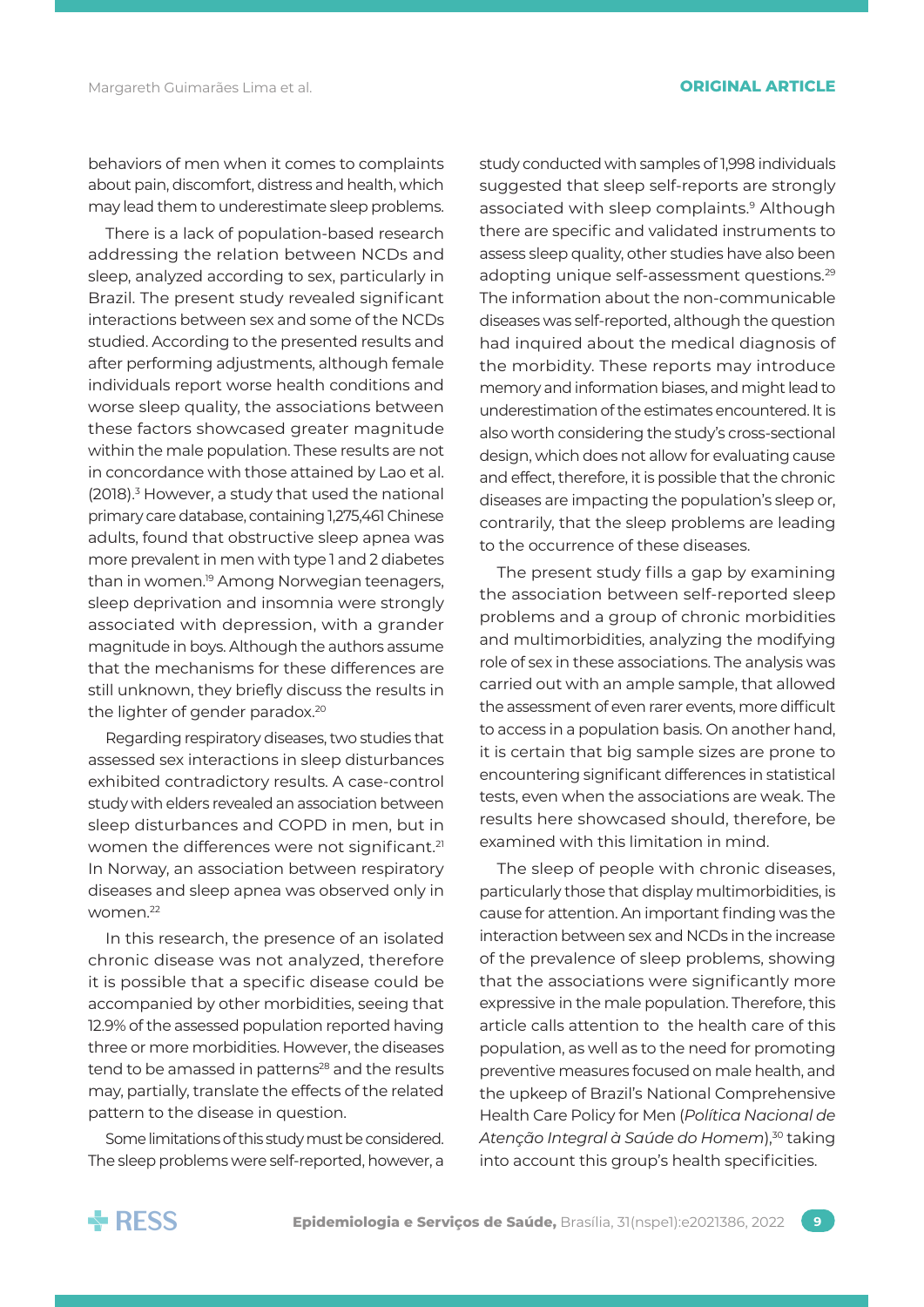#### **AUTHORS' CONTRIBUTION**

Lima MG and Barros MBA contributed to the conception and design of the study, data interpretation and analysis, and drafted the first version of the manuscript. Malta DC, Medina LPB and Szwarcwald CL contributed to the data interpretation, writing of the work and critical review of the manuscript. All authors approved the final version of the manuscript and declare themselves to be responsible for all aspects thereof, including the guarantee of its accuracy and integrity.

### **CONFLICTS OF INTEREST**

The authors declared that they have no conflicts of interest.

### **FUNDING**

This study was funded by the Secretaria de Vigilância em Saúde, Ministério da Saúde, TED 147/2018.

**Corresponding:** Margareth Guimarães Lima | [mglima@unicamp.br](mailto:mglima@unicamp.br) **Received on:** 20/04/2021 | **Approved on:** 25/10/2021 **Associate editor: Bárbara Reis-Santos** 

# **REFERENCES**

- 1. Faraut B, Boudjeltia KZ, Vanhamme L, Kerkhofs M. Immune, inflammatory and cardiovascular consequences of sleep restriction and recovery. Sleep Med Rev 2012;16(2):137-149. doi: 10.1016/j. smrv.2011.05.001.
- 2. Kwork CS, Kontopantelis E, Kuligowski G, Gray M, Muhyaldeen A, Gale CP, et al. Self-reported sleep duration and quality and cardiovascular disease and mortality: a dose-response meta-analysis. J Am Heart Assoc. 2018;7(15):e008552. doi: 10.1161/JAHA.118.008552.
- 3. Lao XQ, Liu X, Deng HB, Chan TC, Ho KF, Wang F, et al. Sleep quality, sleep duration, and the risk of coronary heart disease: a prospective cohort study with 60,586 adults. J Clin Sleep Med 2018;14(1). doi: 10.5664/jcsm.6894.
- 4. Chokroverty S. Overview of sleep & sleep disorders. Indian J Med Res 2010;131:126-40. PMID: 20308738.
- 5. Reutrakul S, Thakkinstian A, Anothaisintawee T, Chontong S, Borel AL, Perfect MM, et al. Sleep characteristics in type 1 diabetes and associations with glycemic control: systematic review and metaanalysis. Sleep Med 2016;23:26-45. doi: 10.1016/j.sleep.2016.03.019.
- 6. Zhu B, Hershberger PE, Kapella MC, Fritschi C. The relationship between sleep disturbance and glycaemic control in adults with type 2 diabetes: an integrative review. J Clin Nurs 2017;26(23-24):4053- 64. doi:10.1111/jocn.13899.
- 7. Valipour A, Lavie P, Lothaller H, Mikulic I, Burghuber OC. Sleep profile and symptoms of sleep disorders in patients with stable mild to moderate chronic obstructive pulmonary disease. Sleep Med 2011;12(4):367-72. doi: 10.1016/j.sleep.2010.08.017.

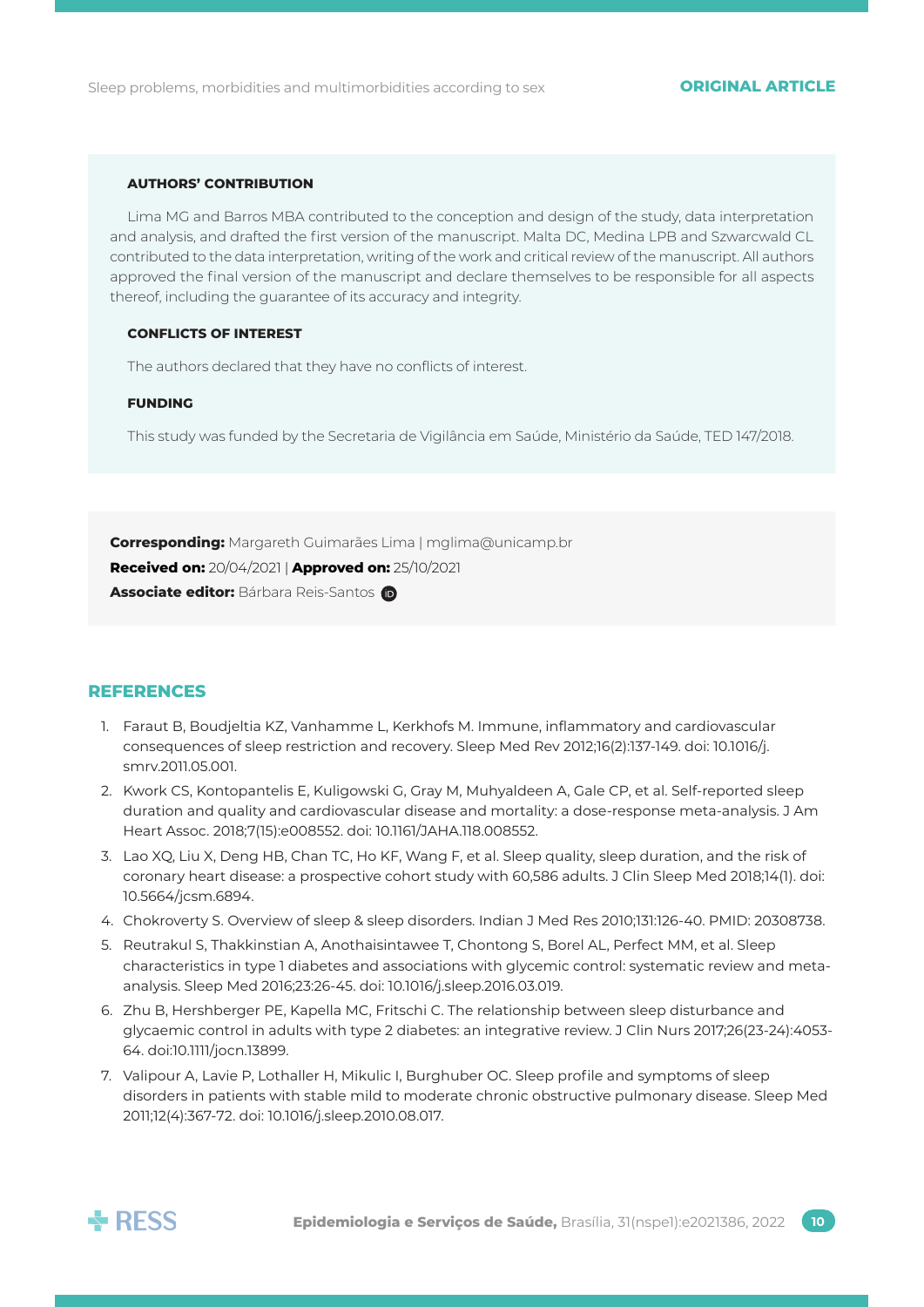### 8. Budhiraja R, Siddiqi TA, Quan SF. Sleep disorders in chronic obstructive pulmonary disease: etiology, impact, and management. J Clin Sleep Med 2015;11(3):259-270. doi: 10.5664/jcsm.4540.

- 9. Barros MBA, Lima MG, Ceolim MF, Zancanella E, Cardoso TAMO. Quality of sleep, health and well-being in a population-based study. Rev Saude Publica 2019;53:82. doi: 10.11606/ s1518-8787.2019053001067
- 10. Baglioni C, Battagliese G, Feige B, Spiegelhalder K, Nissen C, Voderholzer U, et al. Insomnia as a predictor of depression: a meta-analytic evaluation of longitudinal epidemiological studies. J Affect Disord 2011;135(1-3):10-19. doi: 10.1016/j.jad.2011.01.011.
- 11. Burgess HJ, Burns JW, Buvanendran A, Gupta R, Chont M, Kennedy M, et al. Associations between sleep disturbance and chronic pain intensity and function: a test of direct and indirect pathways. Clin J Pain 2019;35(7): 569-576. doi:10.1097/AJP.0000000000000711.
- 12. Lavigne GJ, Nashed A, Manzini C, Carra MC. Does sleep differ among patients with common musculoskeletal pain disorders? Curr Rheumatol Rep 2011;13(6):535-542. doi: 10.1007/s11926-011-0209-3.
- 13. Miner B, Kryger MH. Sleep in the aging population. Sleep Med Clin 2017;12(1):31-38. doi: 10.1016/j. jsmc.2016.10.008.
- 14. Garcia AD. The effect of chronic disorders on sleep in the elderly. Clin Geriatr Med 2008;24(1): 27-38. doi: 10.1016/j.cger.2007.08.008.
- 15. Troxel WM, Buysse DJ, Mathews KA, Kip KE, Strollo PJ, Hall M, et al. Sleep symptoms predict the development of the metabolic syndrome. Sleep 2010;33(12):1633-40. doi: 10.1093/sleep/33.12.1633.
- 16. Lima MG, Malta DC, Werneck AO, Szwarcwald CL, Souza DBO, Gomes CS, et al. Effect of chronic noncommunicable diseases (CNCDs) on the sleep of Brazilians during the COVID-19 pandemic. Sleep Med 2021;S1389-9457(21)00155-6. doi: 10.1016/j.sleep.2021.02.052.
- 17. Bastos TF, Canesqui AM, Barros MBA. "Healthy Men" and high mortality: contributions from a population-based study for the gender paradox discussion. PLoS One 2015;10(12):e0144520. doi:10.1371/ journal.pone.0144520.
- 18. Rzewuska M, Azevedo-Marques JM, Coxon D, Zanetti ML, Zanetti ACG, Franco LJ, et al. Epidemiology of multimorbidity within the Brazilian adult general population: evidence from the 2013 National Health Survey (PNS 2013). PLoS One 2017;12(2):e0171813. doi: 10.1371/journal.pone.0171813.
- 19. Feher M, Hinton W, Munro N, Lusignan S. Obstructive sleep apnoea in Type 2 diabetes mellitus: increased risk for overweight as well as obese people included in a national primary care database analysis. Diabet Med 2019;36(10):1304-1311. doi: 10.1111/dme.13968.
- 20.Sivertsen B, Harvey AG, Lundervold AJ, Hysing M. Sleep problems and depression in adolescence: results from a large population-based study of Norwegian adolescents aged 16-18 years. Eur Child Adolesc Psychiatry 2014;23(8):681-689. doi: 10.1007/s00787-013-0502-y.
- 21. Theorell-Haglöw J, Ólafsdóttir IS, Benediktsdóttir B, Gíslason T, Lindberg E, Janson C. Sex differences in reported and objectively measured sleep in COPD. Int J Chron Obstruct Pulmon Dis 2016;11:151-160. doi: 10.2147/COPD.S94268.
- 22. Jonassen TM, Eagn TM, Bjorvatn B, Lehmann S. Associations between obstructive lung disease and symptoms of obstructive sleep apnoea in a general population. Clin Respir J 2018;12(1):31-39. doi:10.1111/ crj.12472.
- 23. Stopa SR, Szwarcwald CL, Oliveira MM, Gouvea ECDP, Vieira MLFP, Freitas MPS, et al. Pesquisa Nacional de Saúde 2019: histórico, métodos e perspectivas. Epidemiol Serv Saude 2020;29(5):e2020315. doi: 10.1590/S1679-49742020000500004.
- 24.Santos IS, Tavares BF, Munhoz TN, Almeida LSP, Silva NTB, Tams BD, et al. Sensibilidade e especificidade do Patient Health Questionnaire-9 (PHQ-9) entre adultos da população geral. Cad. Saude Publica 2013;29(8):1533-1543. doi: 10.1590/0102-311X00144612.